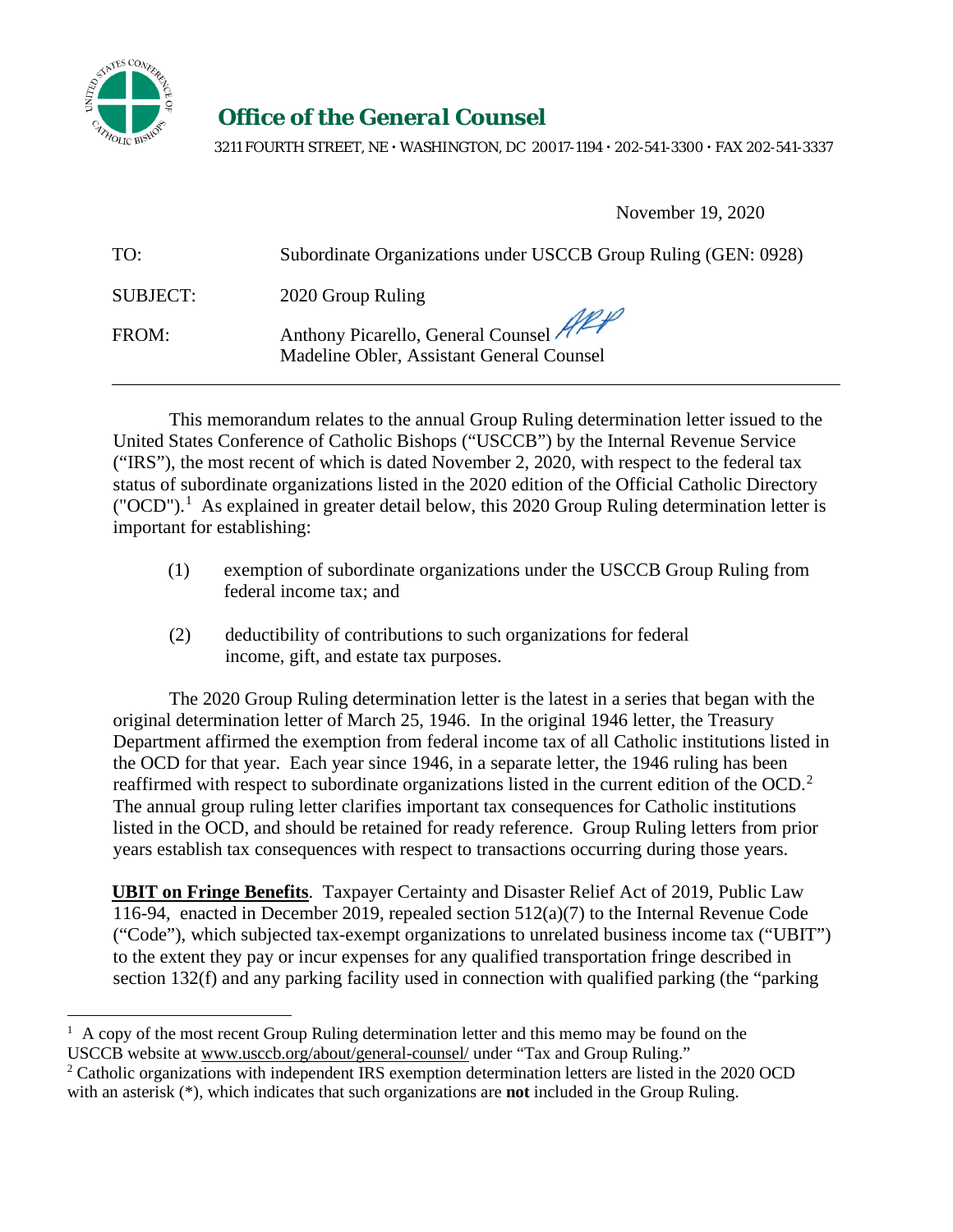lot tax"). As the repeal was retroactive to the date of enactment, exempt organizations can request refunds of amounts paid in tax years 2018 and 2019 toward the parking lot tax. Exempt organizations seeking refunds for amounts paid in 2018 may file an amended Form 990-T, and exempt organizations seeking a refund for estimated taxes paid toward the parking lot tax in 2019 are advised to file Form 4466, *Corporation Application for Quick Refund of Overpayment of Estimated Tax*, to receive a refund of amounts paid toward 2019.

**Responsibilities under Group Ruling**. Diocesan officials who compile OCD information for submission to the OCD publisher are responsible for the accuracy of such information. They must ensure that only qualified organizations are listed, that organizations are listed under their correct legal names, that organizations that cease to qualify are deleted promptly, and that newlyqualified organizations are listed as soon as possible.

## **EXPLANATION**

1. **Exemption from Federal Income Tax**. The latest Group Ruling determination letter reaffirms that the agencies and instrumentalities and educational, charitable, and religious institutions operated, supervised or controlled by or in connection with the Roman Catholic Church in the United States, its territories or possessions that appear in the 2020 OCD and are subordinate organizations under the Group Ruling are recognized as exempt from federal income tax and described in section  $501(c)(3)$  of the Code. The Group Ruling determination letter does not cover organizations listed with asterisks or any foreign organizations listed in the 2020 OCD.

*Verification of Exemption under Group Ruling*. The latest Group Ruling determination letter indicates that subordinate organizations are not listed in Tax Exempt Organization Search (Pub. 78 data) ("TEOS," formerly "EO Select Check), and many are not listed in the Exempt Organizations Business Master File extract, or EO BMF . As a result, many subordinate organizations included in the USCCB Group Ruling are not included in various online databases (e.g., GuideStar) that are derived from the EO BMF. This does not mean that subordinate organizations included in the Group Ruling are not tax exempt, that contributions to them are not deductible, or that they are not eligible for grant funding from corporations, private foundations, sponsors of donor-advised funds or other donors that rely on online databases for verification of tax-exempt status. It does mean that a Group Ruling subordinate may have to make an extra effort to document its eligibility to receive charitable contributions. The Group Ruling determination letter states that donors may verify that a subordinate organization is included in the Group Ruling by consulting the Official Catholic Directory or by contacting the USCCB directly. It also states that the IRS does not verify inclusion of subordinate organizations under the Group Ruling. *Accordingly, neither subordinate organizations nor donors should contact the IRS to verify inclusion under the Group Ruling.*

Subordinate organizations should refer donors, including corporations, private foundations, and sponsors of donor-advised funds, to the specific language in the Group Ruling determination letter regarding verification of tax-exempt status and to IRS Publication 4573, Group Exemptions, available on the IRS website at www.irs.gov.<sup>[3](#page-1-0)</sup> Publication 4573 explains

<span id="page-1-0"></span><sup>&</sup>lt;sup>3</sup> For an illustration of how exemption verification works, refer to Information for Donors and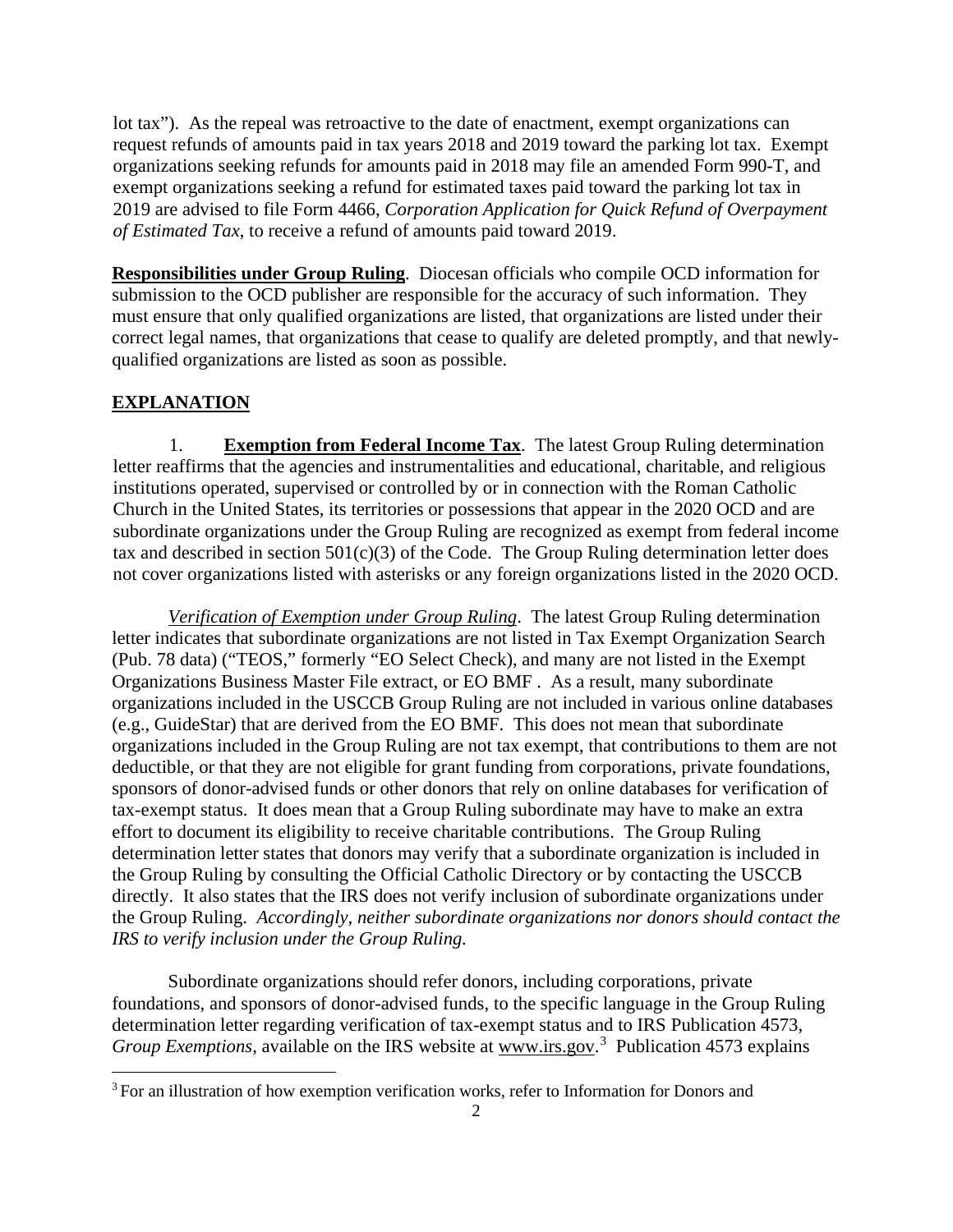that: (1) the IRS does not determine which organizations are included in a group exemption; (2) subordinate organizations exempt under a group exemption do not receive their own IRS determination letters; (3) exemption under a group ruling is verified by reference to the official subordinate listing (e.g., the Official Catholic Directory); and (4) it is not necessary for an organization included in a group exemption to be listed in TEOS or the EO BMF. Although not required, organizations in the Group Ruling may be included in the EO BMF, and consequently, online databases derived from it.

2. **Public Charity Status**. The latest Group Ruling determination letter recognizes that subordinate organizations included in the 2020 OCD are public charities and not private foundations under section 509(a) of the Code, but that all subordinate organizations do not share the same public charity status under section 509(a). Therefore, although the USCCB is classified as a public charity under sections  $509(a)(1)$  and  $170(b)(1)(A)(i)$ , that public charity status does *not* automatically extend to subordinate organizations covered under the Group Ruling.

*Verification of Public Charity Status*. Each subordinate organization in the Group Ruling must establish its own public charity status under section  $509(a)(1)$ ,  $509(a)(2)$ , or  $509(a)(3)$  as a condition to inclusion in the Group Ruling. Certain types of subordinate organizations included in the Group Ruling qualify as public charities by definition under the Code. These are:

- churches and conventions or associations of churches under sections  $509(a)(1)$ and  $170(b)(1)(A)(i)$  (generally limited to dioceses, parishes and religious orders);
- elementary and secondary schools, colleges and universities under sections 509(a)(1) and  $170(b)(1)(A)(ii)$ ; and
- hospitals under sections  $509(a)(1)$  and  $170(b)(1)(A)(iii)$ .

Other subordinate organizations covered under the Group Ruling may qualify under the public support tests of either sections  $509(a)(1)$  and  $170(b)(1)(A)(vi)$  or section  $509(a)(2)$ . Verification of public charity classification under either of the support tests generally can be established by providing a written declaration of the applicable classification signed by an officer of the organization, along with a reasoned written opinion of counsel and a copy of Schedule A of Form 990/EZ, if applicable. Large institutional donors, such as private foundations and sponsors of donor-advised funds, may require this verification prior to making a contribution or grant to be assured that the grantee is not a Type III non-functionally integrated supporting organization.<sup>[4](#page-2-0)</sup> A subordinate organization included in the Group Ruling may want to file Form 8940, Request for Miscellaneous Determination, with the IRS to request a determination that it is a publicly supported charity described in sections  $509(a)(1)$  and  $170(b)(1)(A)(vi)$  or section  $509(a)(2)$ , or is a Type I or II supporting organization, in order to satisfy private foundations and sponsors of donor-advised funds regarding its public charity status.

[Grantmakers](http://www.usccb.org/about/general-counsel/information-for-donors-and-grantmakers.cfm) on the USCCB website at www.usccb.org/about/general-counsel/ under "Tax and Group Ruling."

<span id="page-2-0"></span><sup>4</sup> *See* Notice 2014-4, 2014-2 I.R.B (January 6, 2014).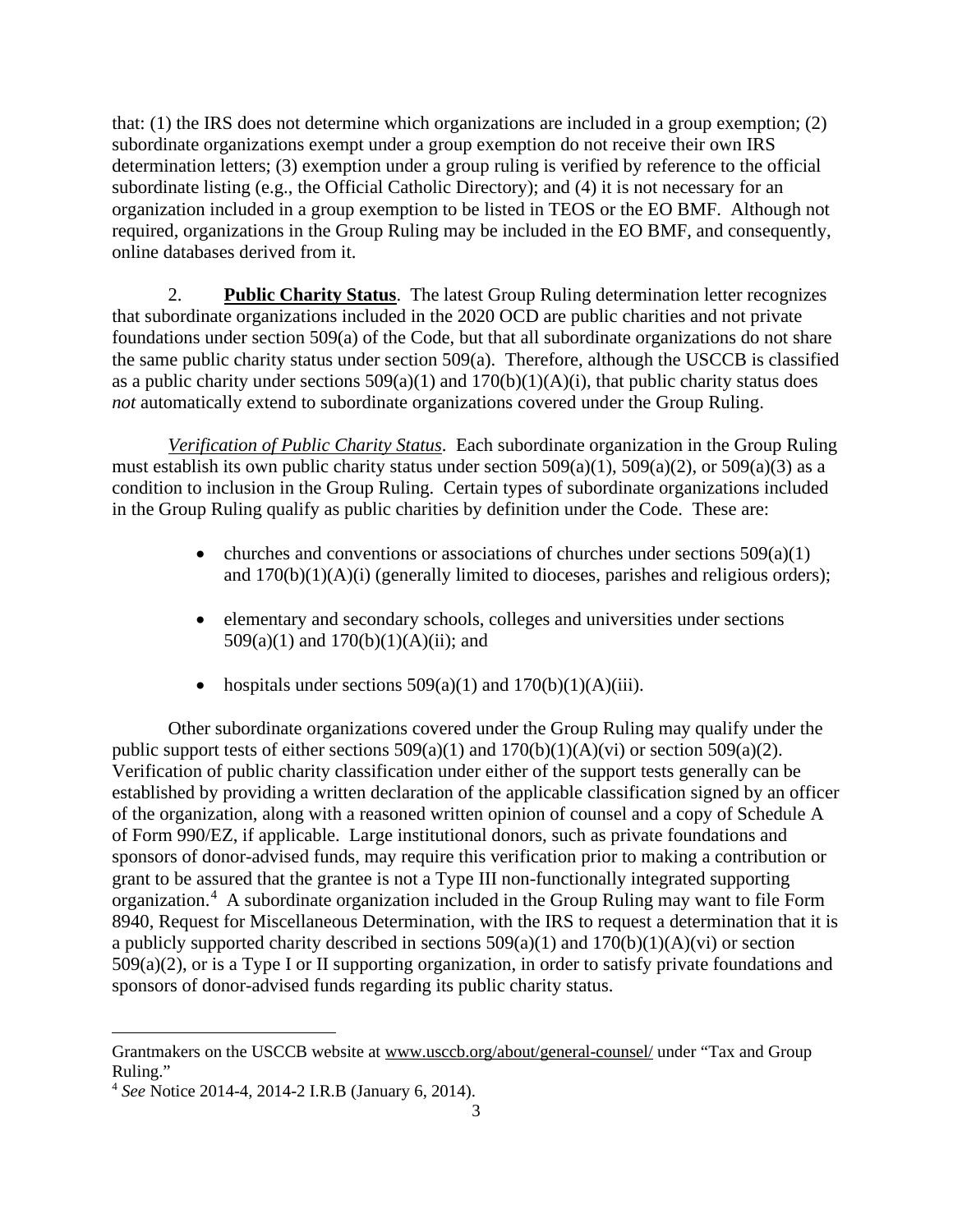3. **Deductibility of Contributions**. The latest Group Ruling determination letter assures donors that contributions to subordinate organizations listed in the 2020 OCD are deductible for federal income, gift, and estate tax purposes.

4. **Unemployment Tax**. As section 501(c)(3) organizations, subordinate organizations covered by the Group Ruling are exempt from *federal* unemployment tax. However, individual states may impose unemployment tax on subordinate organizations even though they are exempt from federal unemployment tax. Please consult a local tax advisor about any state unemployment tax questions.

5. **Social Security Tax**. All section 501(c)(3) organizations, including churches, are required to withhold and pay taxes under the Federal Insurance Contributions Act (FICA) for each employee.<sup>[5](#page-3-0)</sup> However, services performed by diocesan priests in the exercise of their ministry are not considered "employment" for FICA (Social Security) purposes.<sup>[6](#page-3-1)</sup> FICA should not be withheld from their salaries. *For Social Security purposes*, diocesan priests are subject to self-employment tax ("SECA") on their salaries as well as on the value of meals and housing or housing allowances provided to them.<sup>[7](#page-3-2)</sup> Neither FICA nor income tax withholding is required on remuneration paid directly to religious institutes for members who are subject to vows of poverty and obedience and are employed by organizations included in the Official Catholic Directory.[8](#page-3-3)

6. **Federal Excise Tax**. Inclusion in the Group Ruling has no effect on a subordinate organization's liability for federal excise taxes. Exemption from these taxes is very limited. Please consult a local tax advisor about any excise tax questions.

7. **State/Local Taxes**. Inclusion in the Group Ruling does not automatically establish a subordinate organization's exemption from state or local income, sales, or property taxes. Typically, separate exemptions must be obtained from the appropriate state or local tax authorities in order to qualify for any applicable exemptions. Please consult a local tax advisor about any state or local tax exemption questions.

8. **Form 990/EZ/N**. All subordinate organizations included in the Group Ruling must file Form 990, Return of Organization Exempt from Income Tax, Form 990-EZ, Short Form Return of Organization Exempt From Income Tax, or Form 990-N, e-Postcard, *unless* they are eligible for a mandatory or discretionary exception to this filing requirement. *There is no automatic exemption from the Form 990/EZ/N filing requirement simply because an organization is included in the Group Ruling or listed in the OCD.* Subordinate organizations must use their own EIN to file Form 990/EZ/N. **Do not** use the EIN of the USCCB or an affiliated parish, diocese or other organization to file a return. Form 990/EZ/N is due by the 15th

<span id="page-3-0"></span> $5$  Section 3121(w) of the Code permits certain church-related organizations to make an irrevocable election to avoid payment of FICA taxes, but only if such organizations are opposed for religious reasons to payment of social security taxes.

<span id="page-3-1"></span> $6$  I.R.C. § 3121(b)(8)(A).

<span id="page-3-2"></span> $7$  I.R.C. § 1402(a)(8).

<span id="page-3-3"></span><sup>8</sup> Rev. Rul. 77-290, 1977-2 C.B. 26. *See also* OGC/LRCR Memorandum on Compensation of Religious, (September 11, 2006).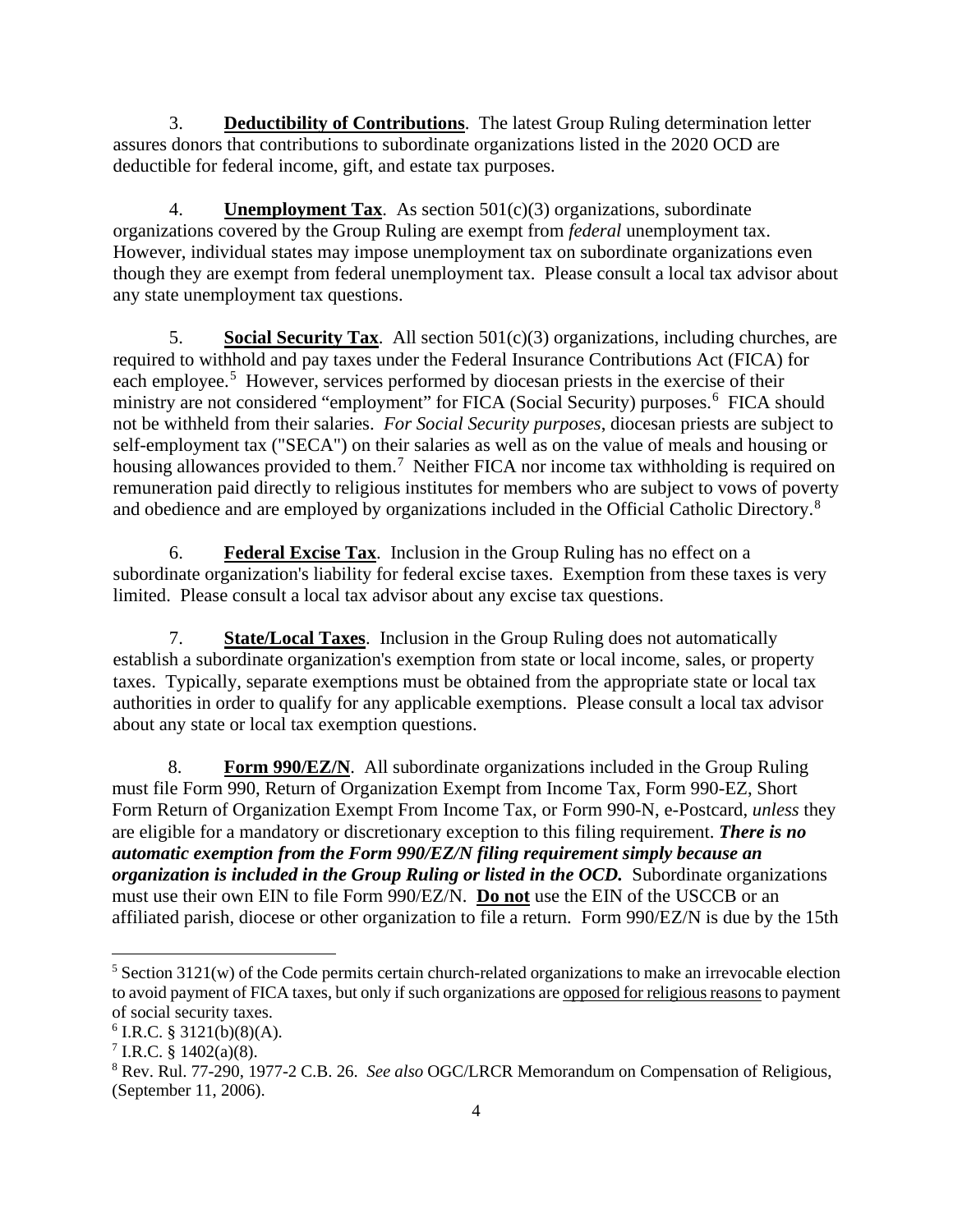day of the fifth month after the close of an organization's fiscal year.<sup>[9](#page-4-0)</sup> The following organizations are not required to file Form 990/EZ/N: (i) churches and conventions or associations of churches; (ii) integrated auxiliaries;  $^{10}$  $^{10}$  $^{10}$  (iii) the exclusively religious activities of religious orders; and (iv) schools below college level affiliated with a church or operated by a religious order.<sup>11</sup> Organizations should exercise caution if they choose not to file a Form 990/EZ/N because they believe they are not required to do so. If IRS records indicate that the organization should file a Form 990/EZ/N each year (for example, the organization receives an IRS notice stating that it failed to file a return for a given year), then the organization may appear on the auto-revocation list notwithstanding its claim to being exempt from the filing requirement.

Which form an organization is required to file usually depends on the organization's gross receipts or the fair market value of its assets.

| Gross receipts or fair market value of assets                                  | <b>Return required</b>                    |
|--------------------------------------------------------------------------------|-------------------------------------------|
| Gross receipts normally not more than<br>\$50,000 (regardless of total assets) | 990-N (but may file a Form 990 or 990-EZ) |
| Gross receipts $<$ \$200,000, and<br>Total assets $<$ \$500,000                | 990-EZ (but may file a Form 990)          |
| Gross receipts $\geq$ \$200,000, or<br>Total assets $\geq$ \$500,000           | 990                                       |

*Special Rules for Section 509(a)(3) Supporting Organizations*. Every supporting organization described in section 509(a)(3) included in the Group Ruling must file a Form 990 or Form 990-EZ (and not Form 990-N) each year, unless (i) the organization can establish that it is an integrated auxiliary of a church within the meaning of Treas. Reg. § 1.6033-2(h) (in which case the organization need not file Form 990/EZ *or* Form 990-N); or (ii) the organization's gross receipts are normally not more than \$5,000, in which case, the religious supporting organization may file Form 990-N in lieu of a Form 990 or Form 990-EZ.

*Automatic Revocation for Failure to File a Required Form 990/EZ/N*. Any organization that does not file a required Form 990/EZ/N for three consecutive years automatically loses its tax-exempt status under section 6033(j). If an organization loses its tax-exempt status under section 6033(j), it must file an application (Form 1023 or Form 1023-EZ) with the IRS to reinstate its tax-exempt status. *See* the IRS website (charities and non-profits) at

<span id="page-4-0"></span><sup>&</sup>lt;sup>9</sup> The penalty for failure to file the Form 990/EZ is \$20 for each day the failure continues, up to a maximum of \$10,000 or 5 percent of the organization's gross receipts, whichever is less. However, organizations with annual gross receipts in excess of \$1 million are subject to penalties of \$100 per day, up to a maximum of \$50,000. I.R.C. §  $6652(c)(1)(A)$ . There is no monetary penalty for failing to file or filing late a Form 990-N.

<span id="page-4-1"></span><sup>&</sup>lt;sup>10</sup> I.R.C. §  $6033(a)(3)(A)(i)$ ; Treas. Reg. § 1.6033-2(h).

<span id="page-4-2"></span><sup>&</sup>lt;sup>11</sup> Treas. Reg. § 1.6033-2(g)(1)(vii).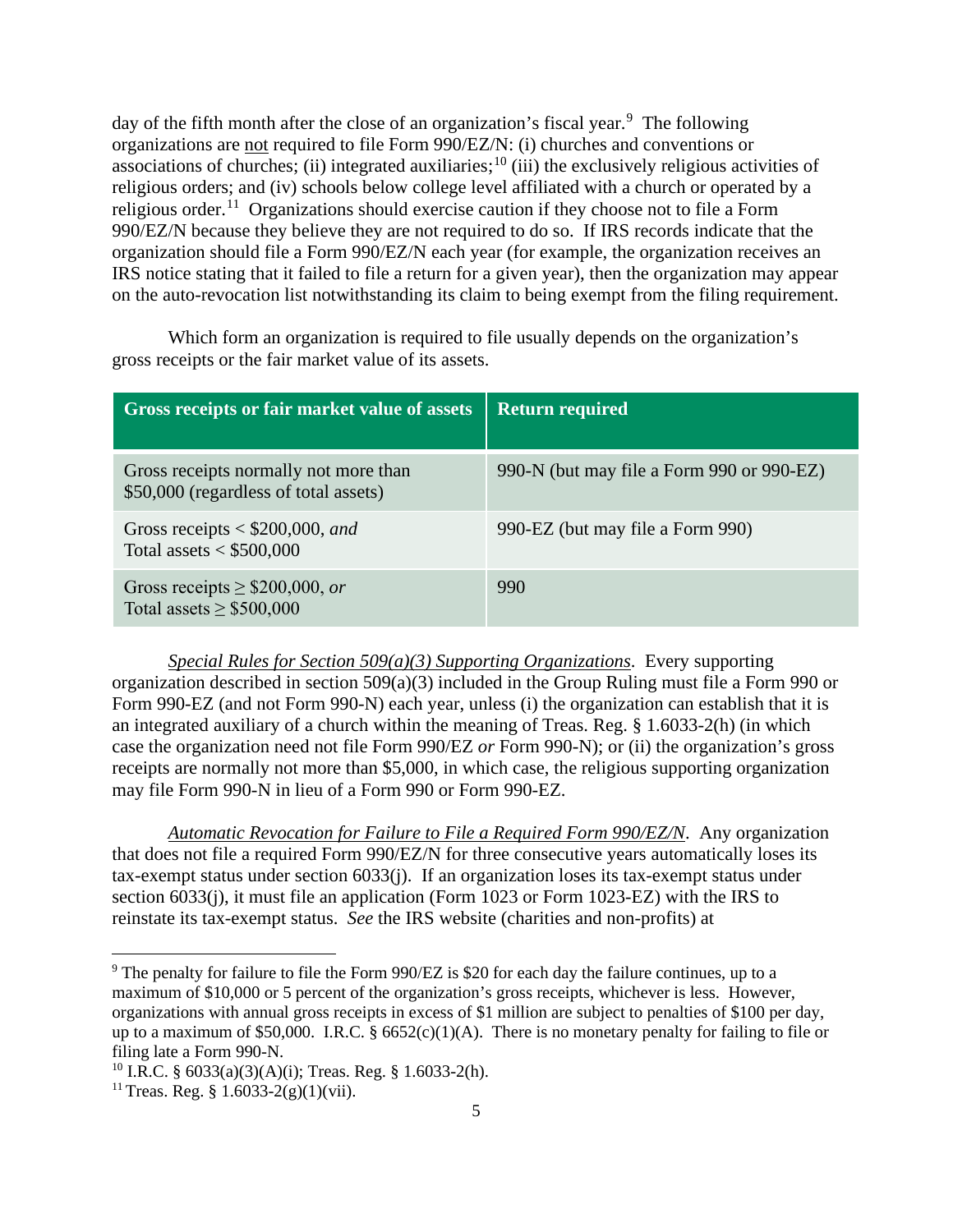www.irs.gov/charities-non-profits / for information on automatic revocation, including the current list of revoked organizations and guidance about reinstatement of exemption.

*Public Disclosure and Inspection*. Subordinate organizations required to file Form  $990/EZ<sup>12</sup>$  $990/EZ<sup>12</sup>$  $990/EZ<sup>12</sup>$  must upon request make a copy of the form and its schedules (other than contributor lists) and attachments available for public inspection during regular business hours at the organization's principal office and at any regional or district offices having three or more employees. Form 990/EZ for a particular year must be made available for a three year period beginning with the due date of the return.<sup>[13](#page-5-1)</sup> In addition, any organization that files Form 990/EZ must comply with written or in-person requests for copies of the form. The organization may impose no fees other than a reasonable fee to cover copying and mailing costs. If requested, copies of the forms for the past three years must be provided. In-person requests must be satisfied on the same day. Written requests must be satisfied within 30 days.<sup>[14](#page-5-2)</sup>

*Public Disclosure of Form 990-T.* Form 990-T, Exempt Organization Unrelated Business Income Tax Return, for organizations exempt under section  $501(c)(3)$  (which includes all organizations in the USCCB Group Ruling) is subject to rules similar to those for public inspection and copying of Forms 990/EZ.[15](#page-5-3)

*Group Returns.* USCCB does not file a group return Form 990 on behalf of any organizations in the Group Ruling. In addition, no subordinate organization under the Group Ruling is authorized to file a group return for its own affiliated group of organizations.

For more information, refer to *Annual Filing Requirements for Catholic Organizations*, available at www.usccb.org/about/general-counsel/ under "Tax and Group Ruling."

9. **Certification of Racial Nondiscrimination by Private Schools in Group Ruling**. Revenue Procedure  $75-50^{16}$  $75-50^{16}$  $75-50^{16}$  sets forth notice, publication,<sup>[17](#page-5-5)</sup> and recordkeeping

<span id="page-5-4"></span><sup>16</sup> 1975-2 C.B. 587.

<span id="page-5-1"></span><span id="page-5-0"></span> $12$  Form 990-N is available for public inspection at no cost through the IRS website at [www.irs.gov.](http://www.irs.gov/) <sup>13</sup> The penalty for failure to permit public inspection of the Form 990 is \$20 for each day during which such failure continues, up to a maximum of  $$10,000$ . I.R.C.  $$6652(c)(1)(C)$ .

<span id="page-5-2"></span><sup>&</sup>lt;sup>14</sup> I.R.C. § 6104(d). Generally, a copy of an organization's exemption application and supporting documents must also be provided on the same basis. However, since organizations included in the Group Ruling do not file exemption applications with the IRS, nor did the USCCB, organizations included in the Group Ruling should respond to requests for public inspection and written or in-person requests for copies by providing a copy of the page of the current OCD on which they are listed. If a covered organization does not have a copy of the current OCD, it has two weeks within which to make it available for inspection and to comply with in-person requests for copies. Written requests must be satisfied within the general time limits.

<span id="page-5-3"></span><sup>&</sup>lt;sup>15</sup> Only the Form 990-T itself, and any schedules, attachments, and supporting documents that relate to the imposition of tax on the unrelated business income of the organization, are required to be made available for public inspection.

<span id="page-5-5"></span><sup>&</sup>lt;sup>17</sup> Revenue Procedure 2019-22, 2019-22 I.R.B. 1260, revised Revenue Procedure 75-50 to include a third method by which a private school may make its racially nondiscriminatory policy known to all segments of the general community the school serves. The school may now display a notice of its racially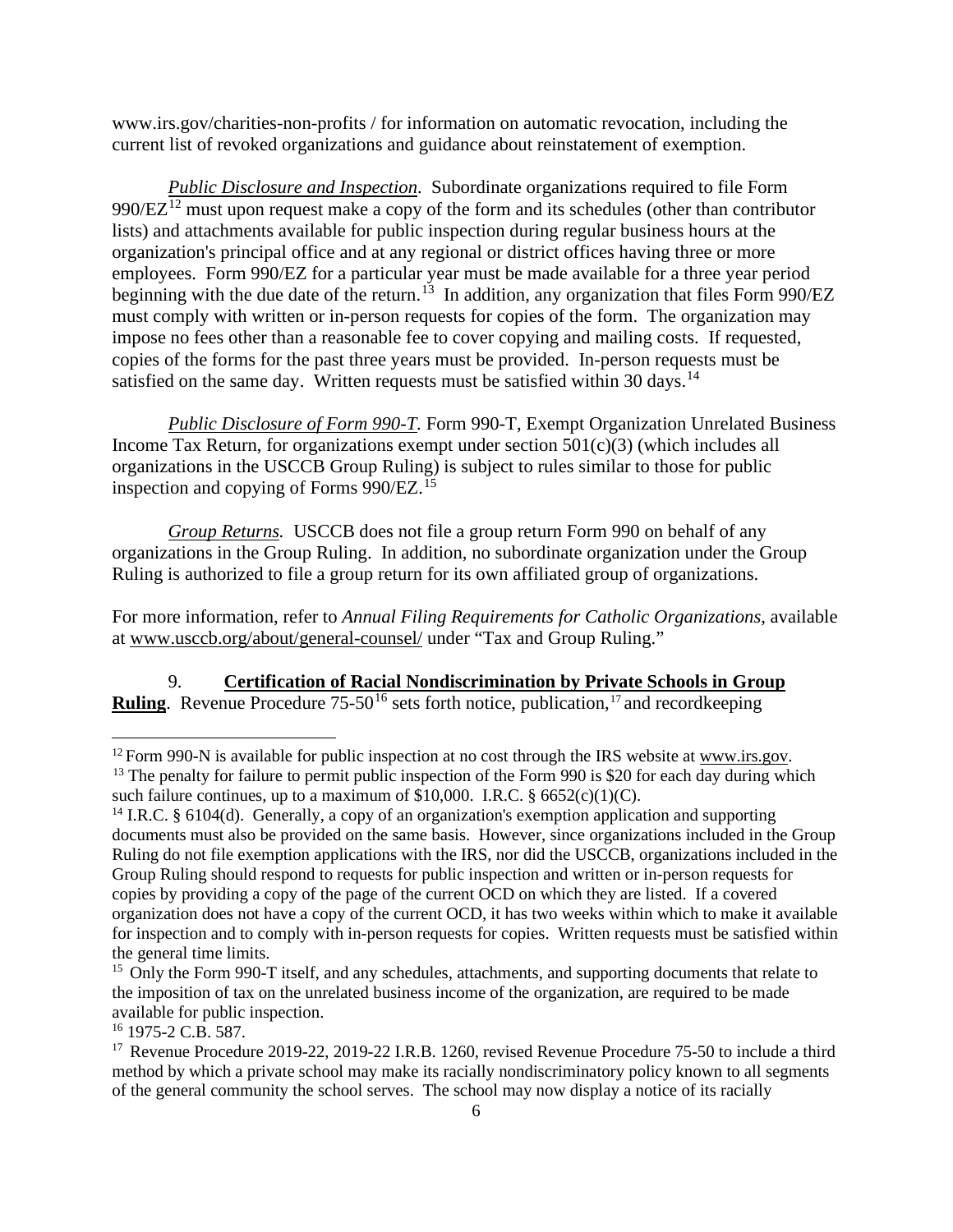requirements regarding racially nondiscriminatory policies with which private schools, including church-related schools, must comply as a condition of establishing and maintaining exempt status under section  $501(c)(3)$  of the Code. Under Rev. Proc. 75-50 private schools are required to file an annual certification of racial nondiscrimination with the IRS. For private schools not required to file Form 990, the annual certification must be filed on Form 5578, Annual Certification of Racial Nondiscrimination for a Private School Exempt from Federal Income Tax. This form is available at www.irs.gov. Form 5578 must be filed by the 15th day of the fifth month following the close of the fiscal year. Form 5578 may be filed by an individual school or by the diocese on behalf of all schools operated under diocesan auspices. The requirements of Rev. Proc. 75-50 remain in effect and must be complied with by all schools listed in the OCD. *Diocesan or school officials should ensure that the requirements of Rev. Proc. 75-50 are met since failure to do so could jeopardize the tax-exempt status of the school and, in the case of a school not legally separate from the church, the tax-exempt status of the church itself.* For more information, refer to *Annual Filing Requirements for Catholic Organizations*, available at www.usccb.org/about/general-counsel/ under "Tax and Group Ruling."

10. **Lobbying Activities**. Subordinate organizations under the Group Ruling may lobby for changes in the law, provided such lobbying is not more than an insubstantial part of their total activities. Attempts to influence legislation both directly and through grassroots lobbying at the federal, state, or local levels are subject to this restriction. The term "lobbying" includes activities in support of or in opposition to referenda, constitutional amendments, and similar ballot initiatives. There is no distinction between lobbying activity that is related to a subordinate organization's exempt purposes and lobbying that is not. There is no fixed percentage that constitutes a safe harbor for "insubstantial" lobbying. Please consult a local tax advisor about any lobbying activity questions. For more information, refer to *[Political Activity](http://www.usccb.org/about/general-counsel/upload/USCCB-PACI-Guide-2015.pdf)  [and Lobby Guidelines for Catholic Organizations](http://www.usccb.org/about/general-counsel/upload/USCCB-PACI-Guide-2015.pdf)*, available at www.usccb.org/about/generalcounsel/ under "Tax and Group Ruling."

11. **Political Activities**. *Subordinate organizations under the Group Ruling may not participate or intervene in any political campaign on behalf of or in opposition to any candidate for public office. Violation of the prohibition against political campaign intervention can jeopardize the organization's tax-exempt status.* In addition to revoking taxexempt status, IRS may also impose excise taxes on an exempt organization and its managers on account of political expenditures. Please consult a local tax advisor about any political campaign intervention questions. For more information, refer to *[Political Activity and Lobby Guidelines](http://www.usccb.org/about/general-counsel/upload/USCCB-PACI-Guide-2015.pdf)  [for Catholic Organizations](http://www.usccb.org/about/general-counsel/upload/USCCB-PACI-Guide-2015.pdf)*, available at www.usccb.org/about/general-counsel/ under "Tax and Group Ruling."

12. **Group Exemption Number ("GEN")**. The group exemption number or GEN assigned to the USCCB Group Ruling is 0928. *This number must be included on each Form 990/EZ, Form 990-T, and Form 5578 required to be filed by a subordinate organization under* 

nondiscriminatory policy on its primary publicly accessible Internet homepage at all times during the tax year (excluding temporary outages due to website maintenance or technical problems) in a manner reasonably expected to be noticed by visitors to the homepage.